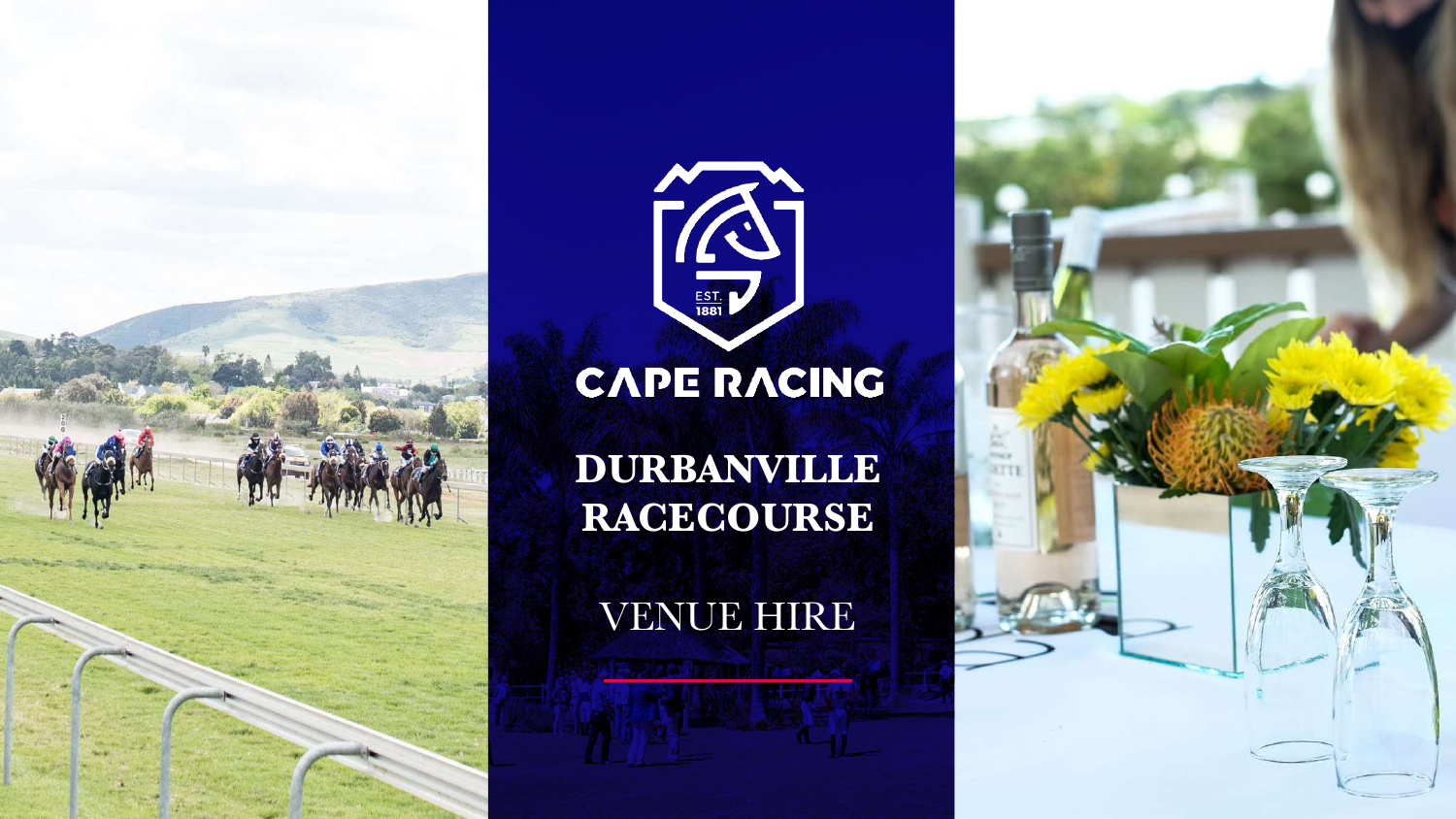# **HOSTING YOUR EVENT AT DURBANVILLE RACECOURSE**

Situated in Cape Town's beautiful suburb of Durbanville amid wine estates and nature reserves, Durbanville Racecourse is one of only two racecourses in the Western Cape. The course offers a relaxed environment.

Durbanville Racecourse ground floor can comfortably accommodate up to 80 people. Venue Hire: R6k (excl. VAT)

#### Includes:

- Tables & Chairs: For 80 guests

#### Operational cost per head includes:

- Parking: Designated parking bays for guests (limited on racedays)
- Security: Security guards placed in designated areas
- Cleaning staff
- All pre-event operational requirements

### NOTES:

Venue available until 23h30 due to Covid curfew and protocol

### MAY/JUNE SPECIAL: Venue hire R4K (excl, VAT)